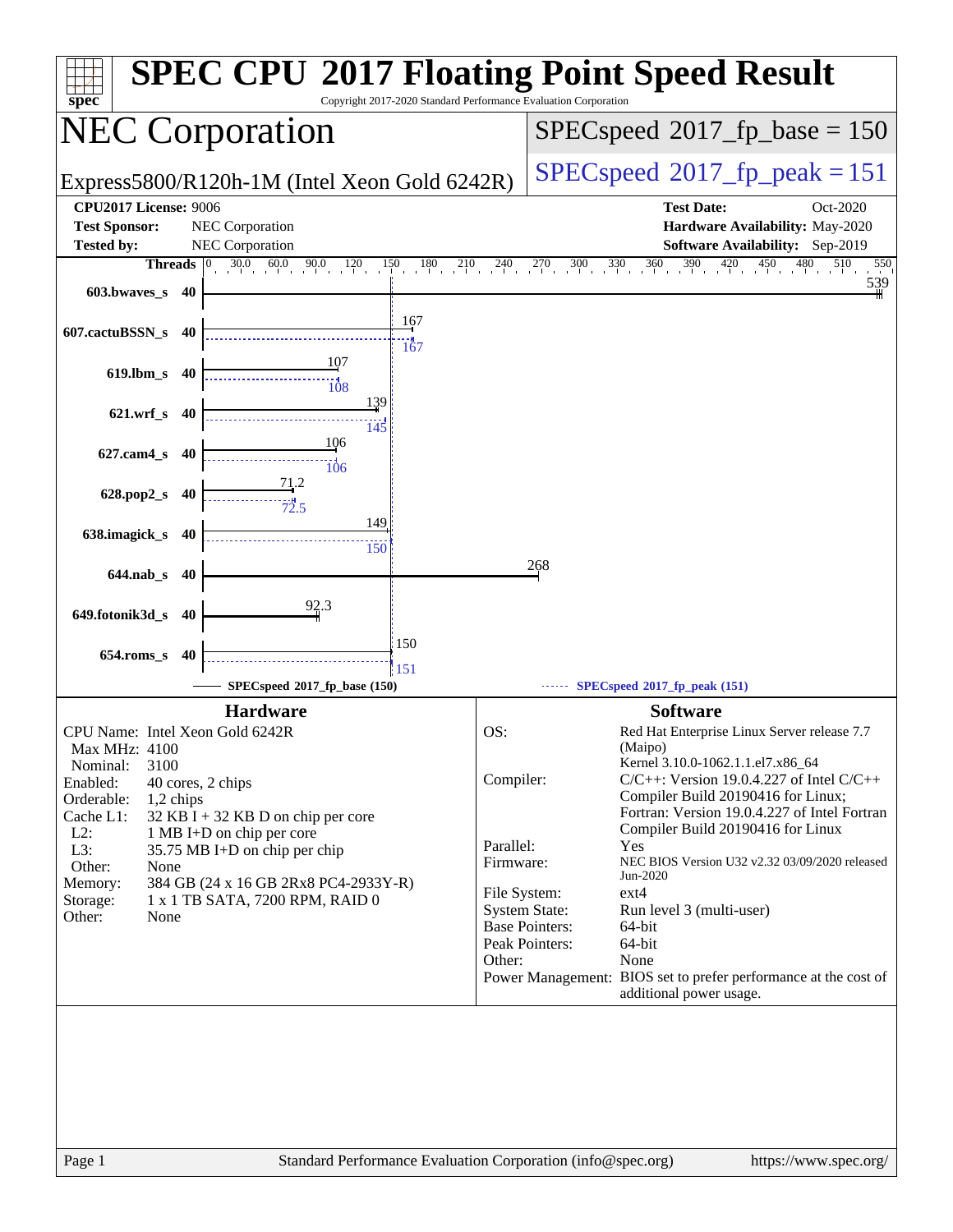| <b>SPEC CPU®2017 Floating Point Speed Result</b><br>spec<br>Copyright 2017-2020 Standard Performance Evaluation Corporation |                                                                       |                       |                     |                       |                     |                       |              |                                         |                       |                     |                       |                     |                       |              |
|-----------------------------------------------------------------------------------------------------------------------------|-----------------------------------------------------------------------|-----------------------|---------------------|-----------------------|---------------------|-----------------------|--------------|-----------------------------------------|-----------------------|---------------------|-----------------------|---------------------|-----------------------|--------------|
| <b>NEC Corporation</b>                                                                                                      |                                                                       |                       |                     |                       |                     |                       |              | $SPEC speed^{\circ}2017$ _fp_base = 150 |                       |                     |                       |                     |                       |              |
| Express5800/R120h-1M (Intel Xeon Gold 6242R)                                                                                |                                                                       |                       |                     |                       |                     |                       |              | $SPEC speed^{\circ}2017$ _fp_peak = 151 |                       |                     |                       |                     |                       |              |
| <b>CPU2017 License: 9006</b><br><b>Test Date:</b><br>$Oct-2020$                                                             |                                                                       |                       |                     |                       |                     |                       |              |                                         |                       |                     |                       |                     |                       |              |
| <b>Test Sponsor:</b><br>NEC Corporation<br>Hardware Availability: May-2020                                                  |                                                                       |                       |                     |                       |                     |                       |              |                                         |                       |                     |                       |                     |                       |              |
| <b>Tested by:</b>                                                                                                           | <b>NEC</b> Corporation<br><b>Software Availability:</b><br>$Sep-2019$ |                       |                     |                       |                     |                       |              |                                         |                       |                     |                       |                     |                       |              |
| <b>Results Table</b>                                                                                                        |                                                                       |                       |                     |                       |                     |                       |              |                                         |                       |                     |                       |                     |                       |              |
|                                                                                                                             | <b>Base</b>                                                           |                       |                     |                       |                     | Peak                  |              |                                         |                       |                     |                       |                     |                       |              |
| <b>Benchmark</b>                                                                                                            | <b>Threads</b><br>40                                                  | <b>Seconds</b><br>109 | <b>Ratio</b><br>541 | <b>Seconds</b><br>110 | <b>Ratio</b><br>537 | <b>Seconds</b><br>109 | Ratio<br>539 | <b>Threads</b><br>40                    | <b>Seconds</b><br>109 | <b>Ratio</b><br>541 | <b>Seconds</b><br>110 | <b>Ratio</b><br>537 | <b>Seconds</b><br>109 | <b>Ratio</b> |
| 603.bwaves_s                                                                                                                | 40                                                                    | 100                   | 166                 | 99.7                  |                     |                       |              | 40                                      |                       |                     | 100                   |                     | 99.2                  | 539<br>168   |
| 607.cactuBSSN s                                                                                                             |                                                                       |                       |                     |                       | 167                 | 99.8                  | 167          |                                         | 99.6                  | <b>167</b>          |                       | 166                 |                       |              |
| $619.1$ bm s                                                                                                                | 40                                                                    | 48.7<br>94.9          | 108<br>139          | 48.8                  | 107<br>138          | 48.7                  | 107          | 40                                      | 48.6                  | 108<br>146          | 48.6                  | <b>108</b><br>145   | 48.7                  | 107          |
| $621.wrf$ s                                                                                                                 | 40                                                                    |                       |                     | 96.0<br>83.9          |                     | 95.4<br>83.3          | 139          | 40                                      | 90.8                  |                     | 91.3<br>83.6          |                     | 91.1<br>83.2          | 145<br>107   |
| $627$ .cam4 s                                                                                                               | 40<br>40                                                              | 83.8<br>167           | 106<br>71.0         | 165                   | 106<br>71.8         |                       | 106          | 40<br>40                                | 83.4<br>164           | <b>106</b>          | 162                   | 106<br>73.4         | 168                   | 70.9         |
| $628.pop2_s$                                                                                                                | 40                                                                    | 96.4                  | 150                 |                       | 149                 | 167<br>98.5           | 71.2<br>147  | 40                                      |                       | 72.5                | 96.1                  | 150                 | 96.4                  | 150          |
| 638.imagick_s                                                                                                               |                                                                       |                       |                     | 96.5                  |                     |                       |              |                                         | 96.2                  | <b>150</b>          |                       |                     |                       |              |
| $644$ .nab s                                                                                                                | 40                                                                    | 65.3                  | 268                 | 65.3                  | 267                 | 65.3                  | 268          | 40                                      | 65.3                  | 268                 | 65.3                  | 267                 | 65.3                  | 268          |
| 649.fotonik3d s                                                                                                             | 40                                                                    | 98.8                  | 92.3                | 101                   | 90.7                | 98.6                  | 92.4         | 40                                      | 98.8                  | 92.3                | 101                   | 90.7                | 98.6                  | 92.4         |
| 150<br>$654$ .roms s<br>40<br>105<br>105<br>150<br>105<br>150<br>151<br>151<br>40<br>104<br>105<br>150<br>104               |                                                                       |                       |                     |                       |                     |                       |              |                                         |                       |                     |                       |                     |                       |              |
| $SPECspeed*2017_fp\_base =$<br>150                                                                                          |                                                                       |                       |                     |                       |                     |                       |              |                                         |                       |                     |                       |                     |                       |              |
|                                                                                                                             | $SPECspeed*2017$ fp peak =<br>151                                     |                       |                     |                       |                     |                       |              |                                         |                       |                     |                       |                     |                       |              |
| Results appear in the order in which they were run. Bold underlined text indicates a median measurement.                    |                                                                       |                       |                     |                       |                     |                       |              |                                         |                       |                     |                       |                     |                       |              |

#### **[Operating System Notes](http://www.spec.org/auto/cpu2017/Docs/result-fields.html#OperatingSystemNotes)**

Stack size set to unlimited using "ulimit -s unlimited"

#### **[Environment Variables Notes](http://www.spec.org/auto/cpu2017/Docs/result-fields.html#EnvironmentVariablesNotes)**

Environment variables set by runcpu before the start of the run: KMP\_AFFINITY = "granularity=fine,compact" LD\_LIBRARY\_PATH = "/home/cpu2017/lib/intel64" OMP\_STACKSIZE = "192M"

#### **[General Notes](http://www.spec.org/auto/cpu2017/Docs/result-fields.html#GeneralNotes)**

 Binaries compiled on a system with 1x Intel Core i9-7900X CPU + 32GB RAM memory using Redhat Enterprise Linux 7.5 Transparent Huge Pages enabled by default Prior to runcpu invocation Filesystem page cache synced and cleared with: sync; echo 3 > /proc/sys/vm/drop\_caches

 NA: The test sponsor attests, as of date of publication, that CVE-2017-5754 (Meltdown) is mitigated in the system as tested and documented. Yes: The test sponsor attests, as of date of publication, that CVE-2017-5753 (Spectre variant 1) is mitigated in the system as tested and documented. Yes: The test sponsor attests, as of date of publication, that CVE-2017-5715 (Spectre variant 2) is mitigated in the system as tested and documented.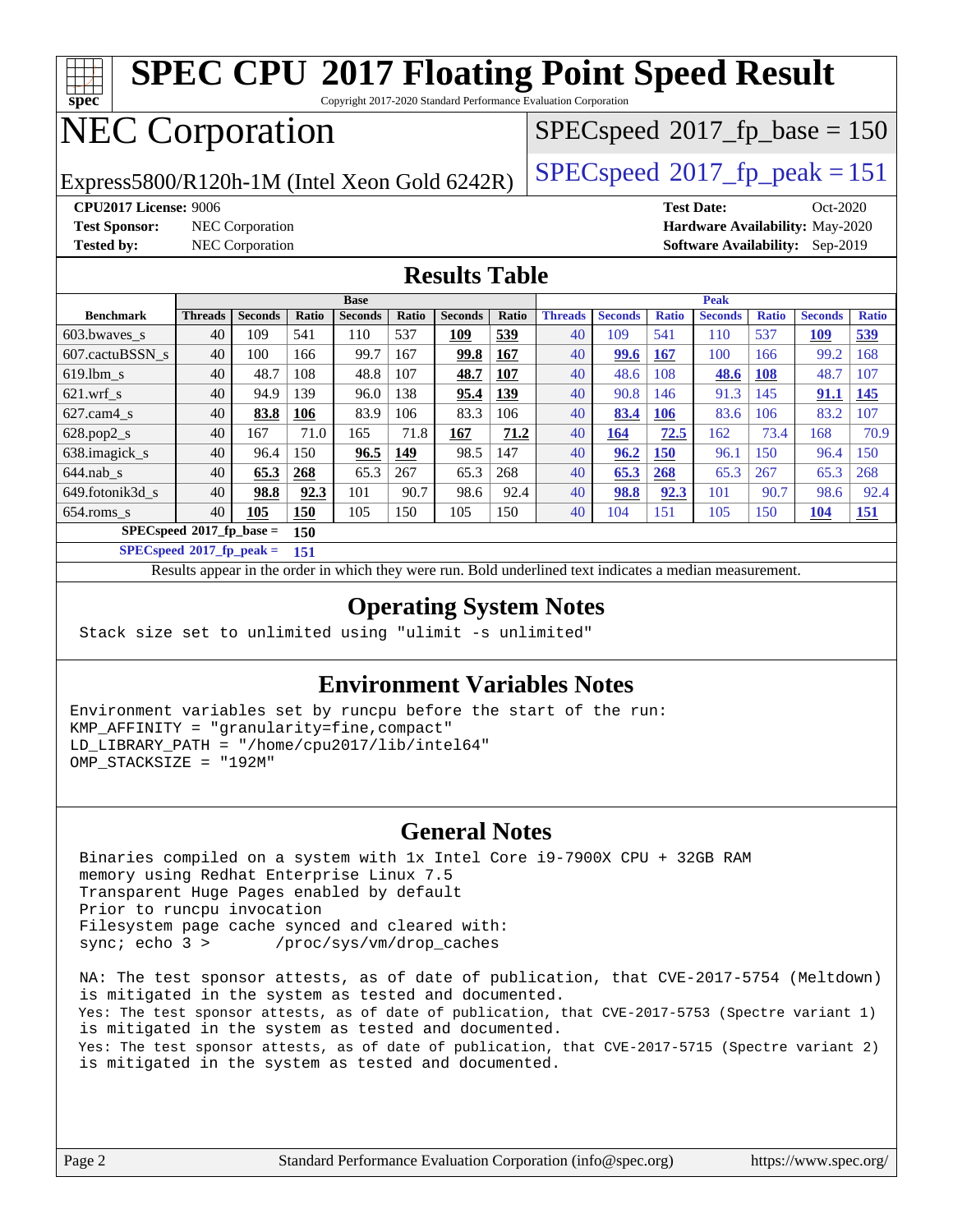| $spec^*$                                                                                                                                                                                                                                                                                                                                                                                                                                                                                                                                                                                                                                                                                                                                                                                                                                                                                                                                                                                                                                    | Copyright 2017-2020 Standard Performance Evaluation Corporation                                                                                                       | <b>SPEC CPU®2017 Floating Point Speed Result</b>                                                                                                 |                                                                                |  |  |  |
|---------------------------------------------------------------------------------------------------------------------------------------------------------------------------------------------------------------------------------------------------------------------------------------------------------------------------------------------------------------------------------------------------------------------------------------------------------------------------------------------------------------------------------------------------------------------------------------------------------------------------------------------------------------------------------------------------------------------------------------------------------------------------------------------------------------------------------------------------------------------------------------------------------------------------------------------------------------------------------------------------------------------------------------------|-----------------------------------------------------------------------------------------------------------------------------------------------------------------------|--------------------------------------------------------------------------------------------------------------------------------------------------|--------------------------------------------------------------------------------|--|--|--|
| <b>NEC Corporation</b>                                                                                                                                                                                                                                                                                                                                                                                                                                                                                                                                                                                                                                                                                                                                                                                                                                                                                                                                                                                                                      |                                                                                                                                                                       | $SPEC speed^{\circ}2017\_fp\_base = 150$                                                                                                         |                                                                                |  |  |  |
| Express5800/R120h-1M (Intel Xeon Gold 6242R)                                                                                                                                                                                                                                                                                                                                                                                                                                                                                                                                                                                                                                                                                                                                                                                                                                                                                                                                                                                                |                                                                                                                                                                       | $SPEC speed^{\circ}2017$ [p_peak = 151                                                                                                           |                                                                                |  |  |  |
| <b>CPU2017 License: 9006</b><br><b>Test Sponsor:</b><br>NEC Corporation<br><b>Tested by:</b><br>NEC Corporation                                                                                                                                                                                                                                                                                                                                                                                                                                                                                                                                                                                                                                                                                                                                                                                                                                                                                                                             |                                                                                                                                                                       | <b>Test Date:</b>                                                                                                                                | Oct-2020<br>Hardware Availability: May-2020<br>Software Availability: Sep-2019 |  |  |  |
| <b>Platform Notes</b>                                                                                                                                                                                                                                                                                                                                                                                                                                                                                                                                                                                                                                                                                                                                                                                                                                                                                                                                                                                                                       |                                                                                                                                                                       |                                                                                                                                                  |                                                                                |  |  |  |
| BIOS Settings:<br>Thermal Configuration: Maximum Cooling<br>Workload Profile: General Peak Frequency Compute<br>Intel Hyper-Threading: Disabled<br>Memory Patrol Scrubbing: Disabled<br>LLC Dead Line Allocation: Disabled<br>LLC Prefetch: Enabled<br>Enhanced Processor Performance: Enabled<br>Workload Profile: Custom<br>NUMA Group Size Optimization: Flat<br>Sysinfo program /home/cpu2017/bin/sysinfo<br>Rev: r6365 of 2019-08-21 295195f888a3d7edble6e46a485a0011<br>running on r120h1m Sun Oct 25 18:49:25 2020<br>SUT (System Under Test) info as seen by some common utilities.<br>For more information on this section, see<br>https://www.spec.org/cpu2017/Docs/config.html#sysinfo<br>From /proc/cpuinfo<br>model name: $Intel(R)$ Xeon $(R)$ Gold 6242R CPU @ 3.10GHz<br>"physical id"s (chips)<br>2<br>40 "processors"<br>cores, siblings (Caution: counting these is hw and system dependent. The following<br>excerpts from /proc/cpuinfo might not be reliable. Use with caution.)<br>cpu cores $: 20$<br>siblings : 20 |                                                                                                                                                                       | physical 0: cores 0 1 2 3 4 5 6 8 9 10 11 12 13 16 17 18 19 21 27 28<br>physical 1: cores 1 2 3 5 6 10 12 13 16 17 18 19 20 21 24 25 26 27 28 29 |                                                                                |  |  |  |
| From lscpu:<br>Architecture:<br>$CPU$ op-mode( $s$ ):<br>Byte Order:<br>CPU(s):<br>On-line CPU(s) list:<br>Thread( $s$ ) per core:<br>Core(s) per socket:<br>Socket(s):<br>NUMA node(s):<br>Vendor ID:<br>CPU family:<br>Model:<br>Model name:<br>Stepping:<br>CPU MHz:<br>BogoMIPS:                                                                                                                                                                                                                                                                                                                                                                                                                                                                                                                                                                                                                                                                                                                                                        | x86 64<br>$32$ -bit, $64$ -bit<br>Little Endian<br>40<br>$0 - 39$<br>$\mathbf{1}$<br>20<br>2<br>$\overline{2}$<br>GenuineIntel<br>6<br>85<br>7<br>3100.000<br>6200.00 | $Intel(R) Xeon(R) Gold 6242R CPU @ 3.10GHz$                                                                                                      |                                                                                |  |  |  |
| Page 3                                                                                                                                                                                                                                                                                                                                                                                                                                                                                                                                                                                                                                                                                                                                                                                                                                                                                                                                                                                                                                      | (Continued on next page)<br>Standard Performance Evaluation Corporation (info@spec.org)                                                                               |                                                                                                                                                  | https://www.spec.org/                                                          |  |  |  |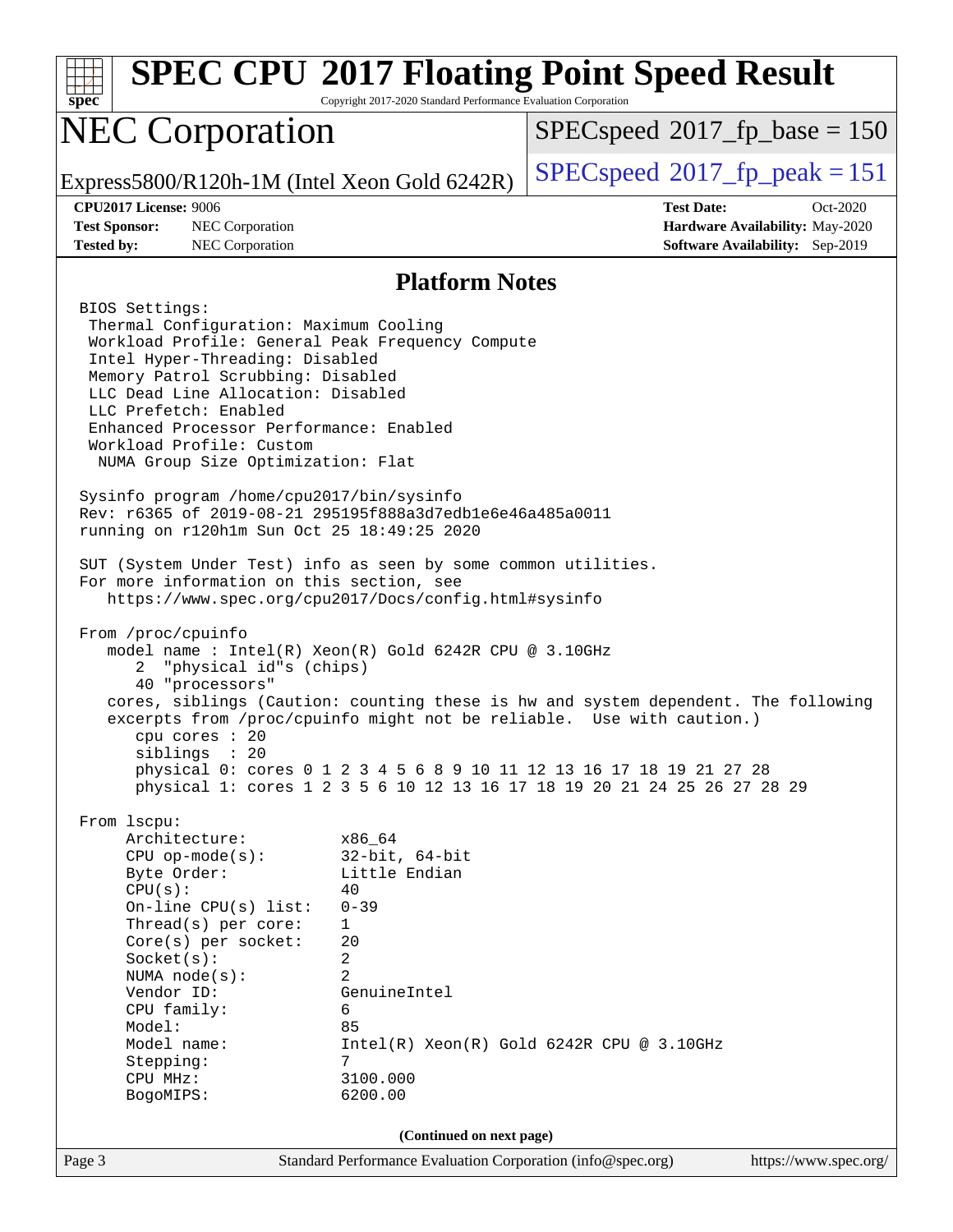**[spec](http://www.spec.org/) [SPEC CPU](http://www.spec.org/auto/cpu2017/Docs/result-fields.html#SPECCPU2017FloatingPointSpeedResult)[2017 Floating Point Speed Result](http://www.spec.org/auto/cpu2017/Docs/result-fields.html#SPECCPU2017FloatingPointSpeedResult)** Copyright 2017-2020 Standard Performance Evaluation Corporation NEC Corporation Express5800/R120h-1M (Intel Xeon Gold 6242R)  $\left|$  [SPECspeed](http://www.spec.org/auto/cpu2017/Docs/result-fields.html#SPECspeed2017fppeak)®[2017\\_fp\\_peak = 1](http://www.spec.org/auto/cpu2017/Docs/result-fields.html#SPECspeed2017fppeak)51 [SPECspeed](http://www.spec.org/auto/cpu2017/Docs/result-fields.html#SPECspeed2017fpbase)<sup>®</sup>2017 fp base = 150 **[CPU2017 License:](http://www.spec.org/auto/cpu2017/Docs/result-fields.html#CPU2017License)** 9006 **[Test Date:](http://www.spec.org/auto/cpu2017/Docs/result-fields.html#TestDate)** Oct-2020 **[Test Sponsor:](http://www.spec.org/auto/cpu2017/Docs/result-fields.html#TestSponsor)** NEC Corporation **[Hardware Availability:](http://www.spec.org/auto/cpu2017/Docs/result-fields.html#HardwareAvailability)** May-2020 **[Tested by:](http://www.spec.org/auto/cpu2017/Docs/result-fields.html#Testedby)** NEC Corporation **[Software Availability:](http://www.spec.org/auto/cpu2017/Docs/result-fields.html#SoftwareAvailability)** Sep-2019 **[Platform Notes \(Continued\)](http://www.spec.org/auto/cpu2017/Docs/result-fields.html#PlatformNotes)** Virtualization: VT-x L1d cache: 32K L1i cache: 32K L2 cache: 1024K L3 cache: 36608K NUMA node0 CPU(s): 0-19 NUMA node1 CPU(s): 20-39 Flags: fpu vme de pse tsc msr pae mce cx8 apic sep mtrr pge mca cmov pat pse36 clflush dts acpi mmx fxsr sse sse2 ss ht tm pbe syscall nx pdpe1gb rdtscp lm constant\_tsc art arch\_perfmon pebs bts rep\_good nopl xtopology nonstop\_tsc aperfmperf eagerfpu pni pclmulqdq dtes64 monitor ds\_cpl vmx smx est tm2 ssse3 sdbg fma cx16 xtpr pdcm pcid dca sse4\_1 sse4\_2 x2apic movbe popcnt tsc\_deadline\_timer aes xsave avx f16c rdrand lahf\_lm abm 3dnowprefetch epb cat\_l3 cdp\_l3 invpcid\_single intel\_ppin intel\_pt ssbd mba ibrs ibpb stibp ibrs\_enhanced tpr\_shadow vnmi flexpriority ept vpid fsgsbase tsc\_adjust bmi1 hle avx2 smep bmi2 erms invpcid rtm cqm mpx rdt\_a avx512f avx512dq rdseed adx smap clflushopt clwb avx512cd avx512bw avx512vl xsaveopt xsavec xgetbv1 cqm\_llc cqm\_occup\_llc cqm\_mbm\_total cqm\_mbm\_local dtherm ida arat pln pts pku ospke avx512\_vnni md\_clear spec\_ctrl intel\_stibp flush\_l1d arch\_capabilities /proc/cpuinfo cache data cache size : 36608 KB From numactl --hardware WARNING: a numactl 'node' might or might not correspond to a physical chip. available: 2 nodes (0-1) node 0 cpus: 0 1 2 3 4 5 6 7 8 9 10 11 12 13 14 15 16 17 18 19 node 0 size: 196264 MB node 0 free: 191618 MB node 1 cpus: 20 21 22 23 24 25 26 27 28 29 30 31 32 33 34 35 36 37 38 39 node 1 size: 196607 MB node 1 free: 192086 MB node distances: node 0 1 0: 10 21 1: 21 10 From /proc/meminfo MemTotal: 395922892 kB HugePages\_Total: 0 Hugepagesize: 2048 kB From /etc/\*release\* /etc/\*version\* os-release: NAME="Red Hat Enterprise Linux Server" VERSION="7.7 (Maipo)" ID="rhel"

**(Continued on next page)**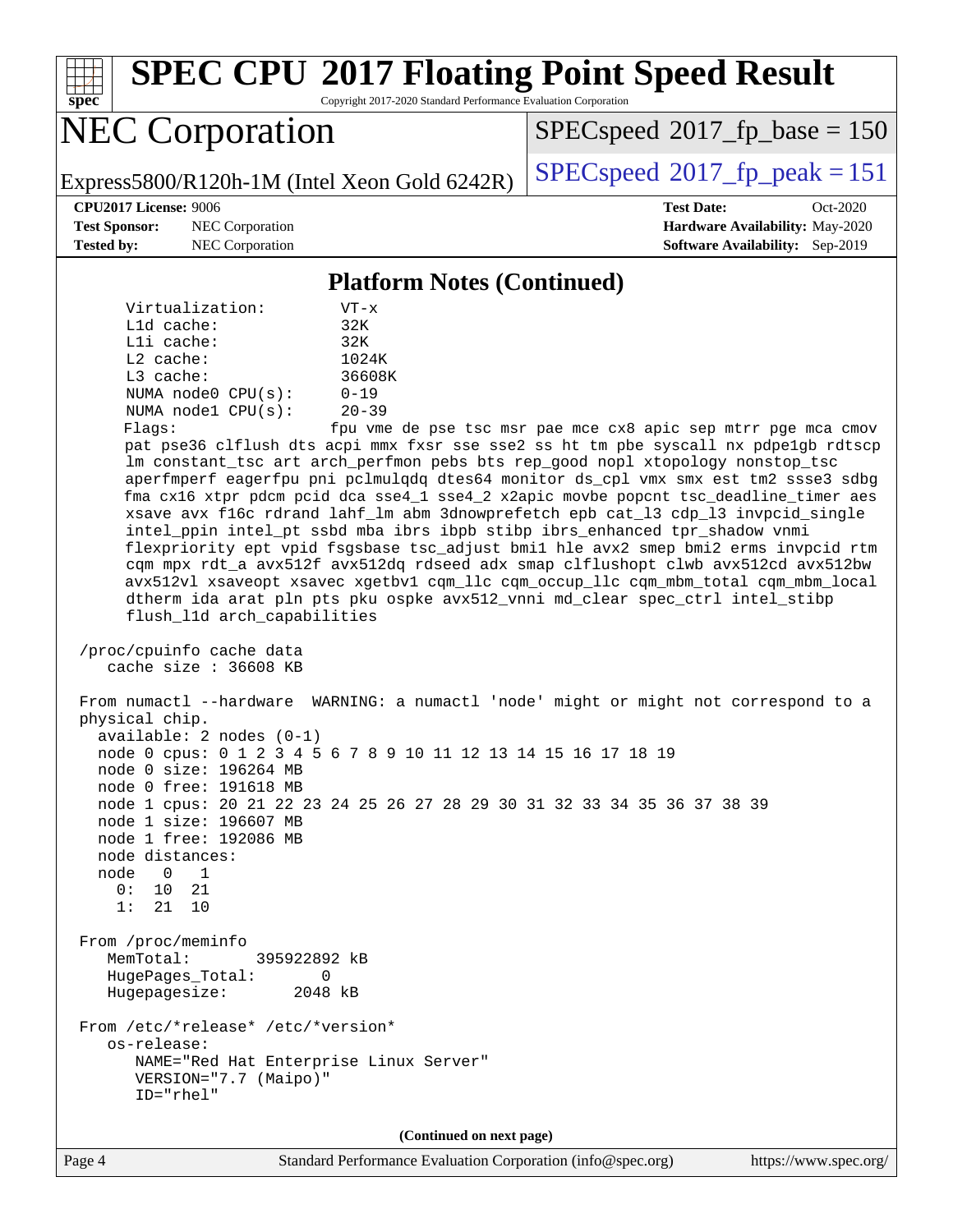| spec <sup>®</sup>                                                                                                                                                                                                                                                                                                                                                                                                                                                                                                                                                                                                                                                                                                                                                                                                                                                                                                                                                                                                                                                                                                                                                                                                                                                                                                                                                                                                                                                                                                                                                                                                                                                                                                                                                                                                                                         | <b>SPEC CPU®2017 Floating Point Speed Result</b><br>Copyright 2017-2020 Standard Performance Evaluation Corporation |                                          |  |  |  |  |
|-----------------------------------------------------------------------------------------------------------------------------------------------------------------------------------------------------------------------------------------------------------------------------------------------------------------------------------------------------------------------------------------------------------------------------------------------------------------------------------------------------------------------------------------------------------------------------------------------------------------------------------------------------------------------------------------------------------------------------------------------------------------------------------------------------------------------------------------------------------------------------------------------------------------------------------------------------------------------------------------------------------------------------------------------------------------------------------------------------------------------------------------------------------------------------------------------------------------------------------------------------------------------------------------------------------------------------------------------------------------------------------------------------------------------------------------------------------------------------------------------------------------------------------------------------------------------------------------------------------------------------------------------------------------------------------------------------------------------------------------------------------------------------------------------------------------------------------------------------------|---------------------------------------------------------------------------------------------------------------------|------------------------------------------|--|--|--|--|
|                                                                                                                                                                                                                                                                                                                                                                                                                                                                                                                                                                                                                                                                                                                                                                                                                                                                                                                                                                                                                                                                                                                                                                                                                                                                                                                                                                                                                                                                                                                                                                                                                                                                                                                                                                                                                                                           | <b>NEC Corporation</b>                                                                                              | $SPEC speed^{\circ}2017\_fp\_base = 150$ |  |  |  |  |
|                                                                                                                                                                                                                                                                                                                                                                                                                                                                                                                                                                                                                                                                                                                                                                                                                                                                                                                                                                                                                                                                                                                                                                                                                                                                                                                                                                                                                                                                                                                                                                                                                                                                                                                                                                                                                                                           | Express5800/R120h-1M (Intel Xeon Gold 6242R)                                                                        | $SPEC speed^{\circ}2017$ [p_peak = 151   |  |  |  |  |
|                                                                                                                                                                                                                                                                                                                                                                                                                                                                                                                                                                                                                                                                                                                                                                                                                                                                                                                                                                                                                                                                                                                                                                                                                                                                                                                                                                                                                                                                                                                                                                                                                                                                                                                                                                                                                                                           | CPU2017 License: 9006                                                                                               | <b>Test Date:</b><br>Oct-2020            |  |  |  |  |
|                                                                                                                                                                                                                                                                                                                                                                                                                                                                                                                                                                                                                                                                                                                                                                                                                                                                                                                                                                                                                                                                                                                                                                                                                                                                                                                                                                                                                                                                                                                                                                                                                                                                                                                                                                                                                                                           | NEC Corporation                                                                                                     | Hardware Availability: May-2020          |  |  |  |  |
|                                                                                                                                                                                                                                                                                                                                                                                                                                                                                                                                                                                                                                                                                                                                                                                                                                                                                                                                                                                                                                                                                                                                                                                                                                                                                                                                                                                                                                                                                                                                                                                                                                                                                                                                                                                                                                                           |                                                                                                                     |                                          |  |  |  |  |
| <b>Test Sponsor:</b><br><b>Tested by:</b><br>NEC Corporation<br><b>Software Availability:</b> Sep-2019<br><b>Platform Notes (Continued)</b><br>ID LIKE="fedora"<br>VARIANT="Server"<br>VARIANT_ID="server"<br>VERSION_ID="7.7"<br>PRETTY_NAME="Red Hat Enterprise Linux Server 7.7 (Maipo)"<br>redhat-release: Red Hat Enterprise Linux Server release 7.7 (Maipo)<br>system-release: Red Hat Enterprise Linux Server release 7.7 (Maipo)<br>system-release-cpe: cpe:/o:redhat:enterprise_linux:7.7:ga:server<br>uname $-a$ :<br>Linux r120hlm 3.10.0-1062.1.1.el7.x86_64 #1 SMP Tue Aug 13 18:39:59 UTC 2019 x86_64<br>x86_64 x86_64 GNU/Linux<br>Kernel self-reported vulnerability status:<br>CVE-2018-3620 (L1 Terminal Fault):<br>Not affected<br>Microarchitectural Data Sampling:<br>Not affected<br>Not affected<br>CVE-2017-5754 (Meltdown):<br>CVE-2018-3639 (Speculative Store Bypass): Mitigation: Speculative Store Bypass disabled<br>via prctl and seccomp<br>CVE-2017-5753 (Spectre variant 1):<br>Mitigation: Load fences, usercopy/swapgs<br>barriers and __user pointer sanitization<br>Mitigation: Full retpoline, IBPB<br>$CVE-2017-5715$ (Spectre variant 2):<br>run-level 3 Oct 25 18:43<br>SPEC is set to: /home/cpu2017<br>Type Size Used Avail Use% Mounted on<br>Filesystem<br>ext4 908G 185G 678G 22% /<br>/dev/sda3<br>From /sys/devices/virtual/dmi/id<br>BIOS:<br>NEC U32 03/09/2020<br>Vendor:<br>NEC<br>Product: Express5800/R120h-1M<br>Serial: JPN0084094<br>Additional information from dmidecode follows. WARNING: Use caution when you interpret<br>this section. The 'dmidecode' program reads system data which is "intended to allow<br>hardware to be accurately determined", but the intent may not be met, as there are<br>frequent changes to hardware, firmware, and the "DMTF SMBIOS" standard.<br>Memory: |                                                                                                                     |                                          |  |  |  |  |
|                                                                                                                                                                                                                                                                                                                                                                                                                                                                                                                                                                                                                                                                                                                                                                                                                                                                                                                                                                                                                                                                                                                                                                                                                                                                                                                                                                                                                                                                                                                                                                                                                                                                                                                                                                                                                                                           |                                                                                                                     |                                          |  |  |  |  |
|                                                                                                                                                                                                                                                                                                                                                                                                                                                                                                                                                                                                                                                                                                                                                                                                                                                                                                                                                                                                                                                                                                                                                                                                                                                                                                                                                                                                                                                                                                                                                                                                                                                                                                                                                                                                                                                           |                                                                                                                     |                                          |  |  |  |  |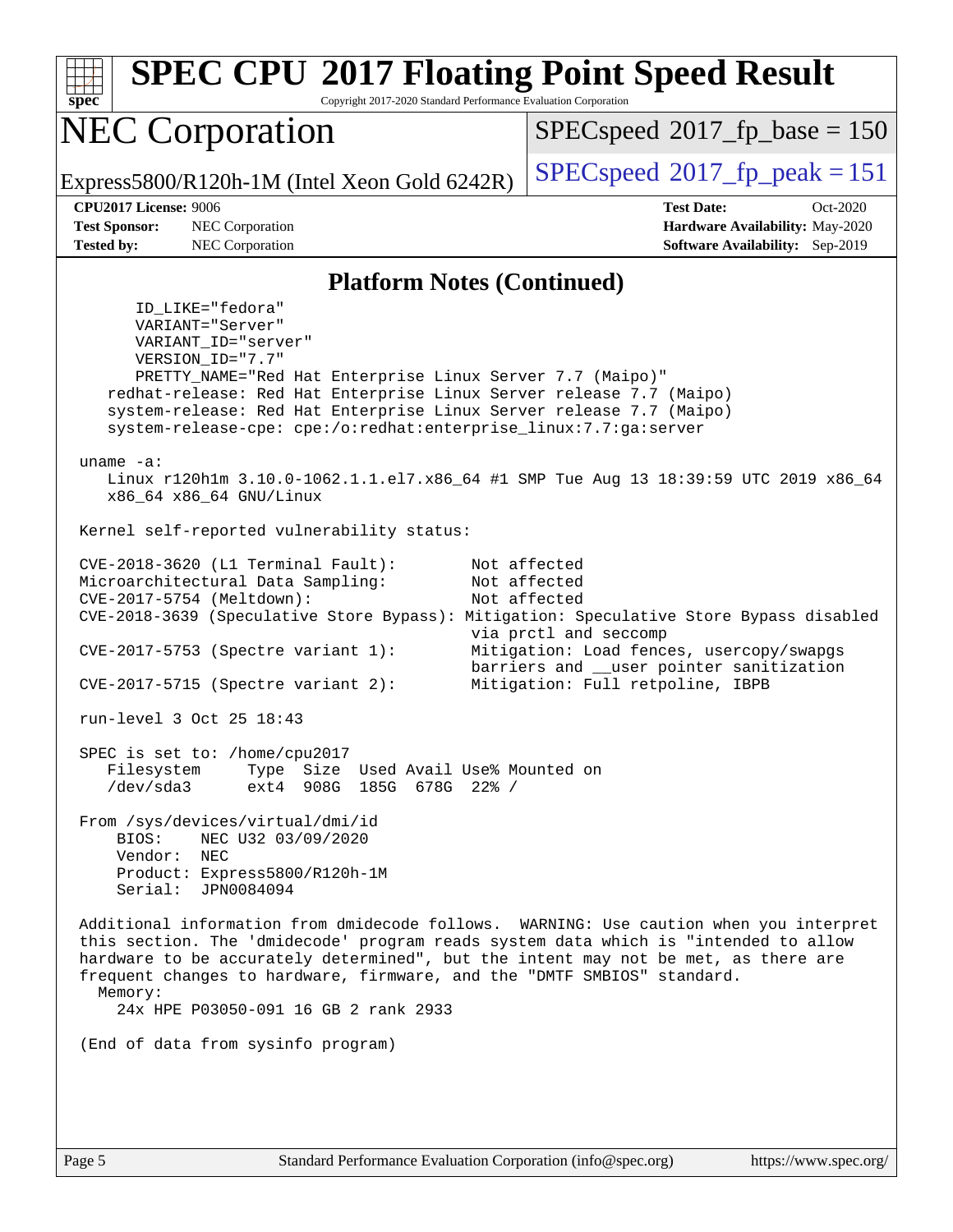| Copyright 2017-2020 Standard Performance Evaluation Corporation<br>$spec^*$                                                                                                              |                                                                                                     |  |  |  |  |  |
|------------------------------------------------------------------------------------------------------------------------------------------------------------------------------------------|-----------------------------------------------------------------------------------------------------|--|--|--|--|--|
| <b>NEC Corporation</b>                                                                                                                                                                   | $SPEC speed^{\circ}2017$ fp base = 150                                                              |  |  |  |  |  |
| Express5800/R120h-1M (Intel Xeon Gold 6242R)                                                                                                                                             | $SPEC speed^{\circ}2017$ _fp_peak = 151                                                             |  |  |  |  |  |
| <b>CPU2017 License: 9006</b><br><b>Test Sponsor:</b><br><b>NEC</b> Corporation<br><b>Tested by:</b><br><b>NEC</b> Corporation                                                            | <b>Test Date:</b><br>Oct-2020<br>Hardware Availability: May-2020<br>Software Availability: Sep-2019 |  |  |  |  |  |
| <b>Compiler Version Notes</b>                                                                                                                                                            |                                                                                                     |  |  |  |  |  |
| 619.1bm_s(base, peak) 638.imagick_s(base, peak)<br>C<br>644.nab_s(base, peak)                                                                                                            |                                                                                                     |  |  |  |  |  |
| Intel(R) C Intel(R) 64 Compiler for applications running on Intel(R) 64,<br>Version 19.0.4.227 Build 20190416<br>Copyright (C) 1985-2019 Intel Corporation. All rights reserved.         |                                                                                                     |  |  |  |  |  |
|                                                                                                                                                                                          |                                                                                                     |  |  |  |  |  |
| $C++$ , C, Fortran   607.cactuBSSN_s(base, peak)                                                                                                                                         |                                                                                                     |  |  |  |  |  |
| Intel(R) $C++$ Intel(R) 64 Compiler for applications running on Intel(R) 64,<br>Version 19.0.4.227 Build 20190416                                                                        |                                                                                                     |  |  |  |  |  |
| Copyright (C) 1985-2019 Intel Corporation. All rights reserved.<br>Intel(R) C Intel(R) 64 Compiler for applications running on Intel(R) 64,<br>Version 19.0.4.227 Build 20190416         |                                                                                                     |  |  |  |  |  |
| Copyright (C) 1985-2019 Intel Corporation. All rights reserved.<br>$Intel(R)$ Fortran Intel(R) 64 Compiler for applications running on Intel(R)<br>64, Version 19.0.4.227 Build 20190416 |                                                                                                     |  |  |  |  |  |
| Copyright (C) 1985-2019 Intel Corporation. All rights reserved.                                                                                                                          |                                                                                                     |  |  |  |  |  |
| 603.bwaves_s(base, peak) 649.fotonik3d_s(base, peak)<br>Fortran<br>654.roms_s(base, peak)                                                                                                |                                                                                                     |  |  |  |  |  |
| $Intel(R)$ Fortran Intel(R) 64 Compiler for applications running on Intel(R)<br>64, Version 19.0.4.227 Build 20190416                                                                    |                                                                                                     |  |  |  |  |  |
| Copyright (C) 1985-2019 Intel Corporation. All rights reserved.                                                                                                                          |                                                                                                     |  |  |  |  |  |
| Fortran, C   621.wrf_s(base, peak) 627.cam4_s(base, peak)<br>$  628.pop2_s(base, peak)$                                                                                                  |                                                                                                     |  |  |  |  |  |
| $Intel(R)$ Fortran Intel(R) 64 Compiler for applications running on Intel(R)<br>64, Version 19.0.4.227 Build 20190416                                                                    |                                                                                                     |  |  |  |  |  |
| Copyright (C) 1985-2019 Intel Corporation. All rights reserved.<br>Intel(R) C Intel(R) 64 Compiler for applications running on Intel(R) 64,<br>Version 19.0.4.227 Build 20190416         |                                                                                                     |  |  |  |  |  |
| Copyright (C) 1985-2019 Intel Corporation. All rights reserved.                                                                                                                          |                                                                                                     |  |  |  |  |  |
|                                                                                                                                                                                          |                                                                                                     |  |  |  |  |  |
|                                                                                                                                                                                          |                                                                                                     |  |  |  |  |  |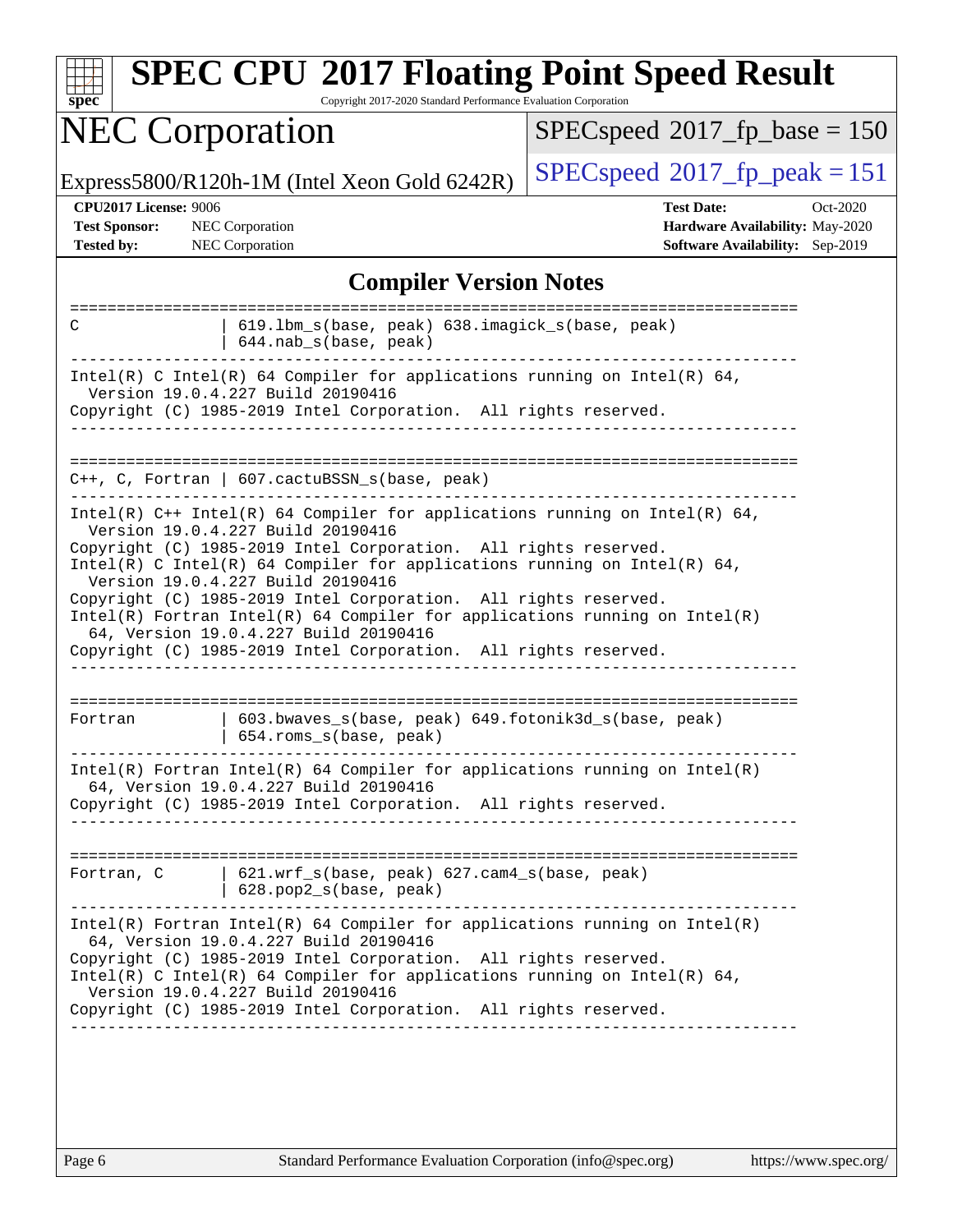| s<br>Æ<br>U<br>Ľ |  |  |  |  |  |  |
|------------------|--|--|--|--|--|--|

# **[SPEC CPU](http://www.spec.org/auto/cpu2017/Docs/result-fields.html#SPECCPU2017FloatingPointSpeedResult)[2017 Floating Point Speed Result](http://www.spec.org/auto/cpu2017/Docs/result-fields.html#SPECCPU2017FloatingPointSpeedResult)**

Copyright 2017-2020 Standard Performance Evaluation Corporation

## NEC Corporation

[SPECspeed](http://www.spec.org/auto/cpu2017/Docs/result-fields.html#SPECspeed2017fpbase)<sup>®</sup>2017 fp base = 150

Express5800/R120h-1M (Intel Xeon Gold 6242R)  $\big|$  [SPECspeed](http://www.spec.org/auto/cpu2017/Docs/result-fields.html#SPECspeed2017fppeak)®[2017\\_fp\\_peak = 1](http://www.spec.org/auto/cpu2017/Docs/result-fields.html#SPECspeed2017fppeak)51

**[Test Sponsor:](http://www.spec.org/auto/cpu2017/Docs/result-fields.html#TestSponsor)** NEC Corporation **[Hardware Availability:](http://www.spec.org/auto/cpu2017/Docs/result-fields.html#HardwareAvailability)** May-2020 **[Tested by:](http://www.spec.org/auto/cpu2017/Docs/result-fields.html#Testedby)** NEC Corporation **[Software Availability:](http://www.spec.org/auto/cpu2017/Docs/result-fields.html#SoftwareAvailability)** Sep-2019

**[CPU2017 License:](http://www.spec.org/auto/cpu2017/Docs/result-fields.html#CPU2017License)** 9006 **[Test Date:](http://www.spec.org/auto/cpu2017/Docs/result-fields.html#TestDate)** Oct-2020

### **[Base Compiler Invocation](http://www.spec.org/auto/cpu2017/Docs/result-fields.html#BaseCompilerInvocation)**

[C benchmarks:](http://www.spec.org/auto/cpu2017/Docs/result-fields.html#Cbenchmarks) [icc -m64 -std=c11](http://www.spec.org/cpu2017/results/res2020q4/cpu2017-20201026-24269.flags.html#user_CCbase_intel_icc_64bit_c11_33ee0cdaae7deeeab2a9725423ba97205ce30f63b9926c2519791662299b76a0318f32ddfffdc46587804de3178b4f9328c46fa7c2b0cd779d7a61945c91cd35)

[Fortran benchmarks](http://www.spec.org/auto/cpu2017/Docs/result-fields.html#Fortranbenchmarks): [ifort -m64](http://www.spec.org/cpu2017/results/res2020q4/cpu2017-20201026-24269.flags.html#user_FCbase_intel_ifort_64bit_24f2bb282fbaeffd6157abe4f878425411749daecae9a33200eee2bee2fe76f3b89351d69a8130dd5949958ce389cf37ff59a95e7a40d588e8d3a57e0c3fd751)

[Benchmarks using both Fortran and C:](http://www.spec.org/auto/cpu2017/Docs/result-fields.html#BenchmarksusingbothFortranandC) [ifort -m64](http://www.spec.org/cpu2017/results/res2020q4/cpu2017-20201026-24269.flags.html#user_CC_FCbase_intel_ifort_64bit_24f2bb282fbaeffd6157abe4f878425411749daecae9a33200eee2bee2fe76f3b89351d69a8130dd5949958ce389cf37ff59a95e7a40d588e8d3a57e0c3fd751) [icc -m64 -std=c11](http://www.spec.org/cpu2017/results/res2020q4/cpu2017-20201026-24269.flags.html#user_CC_FCbase_intel_icc_64bit_c11_33ee0cdaae7deeeab2a9725423ba97205ce30f63b9926c2519791662299b76a0318f32ddfffdc46587804de3178b4f9328c46fa7c2b0cd779d7a61945c91cd35)

[Benchmarks using Fortran, C, and C++:](http://www.spec.org/auto/cpu2017/Docs/result-fields.html#BenchmarksusingFortranCandCXX) [icpc -m64](http://www.spec.org/cpu2017/results/res2020q4/cpu2017-20201026-24269.flags.html#user_CC_CXX_FCbase_intel_icpc_64bit_4ecb2543ae3f1412ef961e0650ca070fec7b7afdcd6ed48761b84423119d1bf6bdf5cad15b44d48e7256388bc77273b966e5eb805aefd121eb22e9299b2ec9d9) [icc -m64 -std=c11](http://www.spec.org/cpu2017/results/res2020q4/cpu2017-20201026-24269.flags.html#user_CC_CXX_FCbase_intel_icc_64bit_c11_33ee0cdaae7deeeab2a9725423ba97205ce30f63b9926c2519791662299b76a0318f32ddfffdc46587804de3178b4f9328c46fa7c2b0cd779d7a61945c91cd35) [ifort -m64](http://www.spec.org/cpu2017/results/res2020q4/cpu2017-20201026-24269.flags.html#user_CC_CXX_FCbase_intel_ifort_64bit_24f2bb282fbaeffd6157abe4f878425411749daecae9a33200eee2bee2fe76f3b89351d69a8130dd5949958ce389cf37ff59a95e7a40d588e8d3a57e0c3fd751)

### **[Base Portability Flags](http://www.spec.org/auto/cpu2017/Docs/result-fields.html#BasePortabilityFlags)**

 603.bwaves\_s: [-DSPEC\\_LP64](http://www.spec.org/cpu2017/results/res2020q4/cpu2017-20201026-24269.flags.html#suite_basePORTABILITY603_bwaves_s_DSPEC_LP64) 607.cactuBSSN\_s: [-DSPEC\\_LP64](http://www.spec.org/cpu2017/results/res2020q4/cpu2017-20201026-24269.flags.html#suite_basePORTABILITY607_cactuBSSN_s_DSPEC_LP64) 619.lbm\_s: [-DSPEC\\_LP64](http://www.spec.org/cpu2017/results/res2020q4/cpu2017-20201026-24269.flags.html#suite_basePORTABILITY619_lbm_s_DSPEC_LP64) 621.wrf\_s: [-DSPEC\\_LP64](http://www.spec.org/cpu2017/results/res2020q4/cpu2017-20201026-24269.flags.html#suite_basePORTABILITY621_wrf_s_DSPEC_LP64) [-DSPEC\\_CASE\\_FLAG](http://www.spec.org/cpu2017/results/res2020q4/cpu2017-20201026-24269.flags.html#b621.wrf_s_baseCPORTABILITY_DSPEC_CASE_FLAG) [-convert big\\_endian](http://www.spec.org/cpu2017/results/res2020q4/cpu2017-20201026-24269.flags.html#user_baseFPORTABILITY621_wrf_s_convert_big_endian_c3194028bc08c63ac5d04de18c48ce6d347e4e562e8892b8bdbdc0214820426deb8554edfa529a3fb25a586e65a3d812c835984020483e7e73212c4d31a38223) 627.cam4\_s: [-DSPEC\\_LP64](http://www.spec.org/cpu2017/results/res2020q4/cpu2017-20201026-24269.flags.html#suite_basePORTABILITY627_cam4_s_DSPEC_LP64) [-DSPEC\\_CASE\\_FLAG](http://www.spec.org/cpu2017/results/res2020q4/cpu2017-20201026-24269.flags.html#b627.cam4_s_baseCPORTABILITY_DSPEC_CASE_FLAG) 628.pop2\_s: [-DSPEC\\_LP64](http://www.spec.org/cpu2017/results/res2020q4/cpu2017-20201026-24269.flags.html#suite_basePORTABILITY628_pop2_s_DSPEC_LP64) [-DSPEC\\_CASE\\_FLAG](http://www.spec.org/cpu2017/results/res2020q4/cpu2017-20201026-24269.flags.html#b628.pop2_s_baseCPORTABILITY_DSPEC_CASE_FLAG) [-convert big\\_endian](http://www.spec.org/cpu2017/results/res2020q4/cpu2017-20201026-24269.flags.html#user_baseFPORTABILITY628_pop2_s_convert_big_endian_c3194028bc08c63ac5d04de18c48ce6d347e4e562e8892b8bdbdc0214820426deb8554edfa529a3fb25a586e65a3d812c835984020483e7e73212c4d31a38223) [-assume byterecl](http://www.spec.org/cpu2017/results/res2020q4/cpu2017-20201026-24269.flags.html#user_baseFPORTABILITY628_pop2_s_assume_byterecl_7e47d18b9513cf18525430bbf0f2177aa9bf368bc7a059c09b2c06a34b53bd3447c950d3f8d6c70e3faf3a05c8557d66a5798b567902e8849adc142926523472) 638.imagick\_s: [-DSPEC\\_LP64](http://www.spec.org/cpu2017/results/res2020q4/cpu2017-20201026-24269.flags.html#suite_basePORTABILITY638_imagick_s_DSPEC_LP64) 644.nab\_s: [-DSPEC\\_LP64](http://www.spec.org/cpu2017/results/res2020q4/cpu2017-20201026-24269.flags.html#suite_basePORTABILITY644_nab_s_DSPEC_LP64) 649.fotonik3d\_s: [-DSPEC\\_LP64](http://www.spec.org/cpu2017/results/res2020q4/cpu2017-20201026-24269.flags.html#suite_basePORTABILITY649_fotonik3d_s_DSPEC_LP64) 654.roms\_s: [-DSPEC\\_LP64](http://www.spec.org/cpu2017/results/res2020q4/cpu2017-20201026-24269.flags.html#suite_basePORTABILITY654_roms_s_DSPEC_LP64)

## **[Base Optimization Flags](http://www.spec.org/auto/cpu2017/Docs/result-fields.html#BaseOptimizationFlags)**

#### [C benchmarks](http://www.spec.org/auto/cpu2017/Docs/result-fields.html#Cbenchmarks): [-xCORE-AVX512](http://www.spec.org/cpu2017/results/res2020q4/cpu2017-20201026-24269.flags.html#user_CCbase_f-xCORE-AVX512) [-ipo](http://www.spec.org/cpu2017/results/res2020q4/cpu2017-20201026-24269.flags.html#user_CCbase_f-ipo) [-O3](http://www.spec.org/cpu2017/results/res2020q4/cpu2017-20201026-24269.flags.html#user_CCbase_f-O3) [-no-prec-div](http://www.spec.org/cpu2017/results/res2020q4/cpu2017-20201026-24269.flags.html#user_CCbase_f-no-prec-div) [-qopt-prefetch](http://www.spec.org/cpu2017/results/res2020q4/cpu2017-20201026-24269.flags.html#user_CCbase_f-qopt-prefetch) [-ffinite-math-only](http://www.spec.org/cpu2017/results/res2020q4/cpu2017-20201026-24269.flags.html#user_CCbase_f_finite_math_only_cb91587bd2077682c4b38af759c288ed7c732db004271a9512da14a4f8007909a5f1427ecbf1a0fb78ff2a814402c6114ac565ca162485bbcae155b5e4258871) [-qopt-mem-layout-trans=4](http://www.spec.org/cpu2017/results/res2020q4/cpu2017-20201026-24269.flags.html#user_CCbase_f-qopt-mem-layout-trans_fa39e755916c150a61361b7846f310bcdf6f04e385ef281cadf3647acec3f0ae266d1a1d22d972a7087a248fd4e6ca390a3634700869573d231a252c784941a8) [-qopenmp](http://www.spec.org/cpu2017/results/res2020q4/cpu2017-20201026-24269.flags.html#user_CCbase_qopenmp_16be0c44f24f464004c6784a7acb94aca937f053568ce72f94b139a11c7c168634a55f6653758ddd83bcf7b8463e8028bb0b48b77bcddc6b78d5d95bb1df2967) [-DSPEC\\_OPENMP](http://www.spec.org/cpu2017/results/res2020q4/cpu2017-20201026-24269.flags.html#suite_CCbase_DSPEC_OPENMP) [Fortran benchmarks](http://www.spec.org/auto/cpu2017/Docs/result-fields.html#Fortranbenchmarks): -DSPEC OPENMP [-xCORE-AVX512](http://www.spec.org/cpu2017/results/res2020q4/cpu2017-20201026-24269.flags.html#user_FCbase_f-xCORE-AVX512) [-ipo](http://www.spec.org/cpu2017/results/res2020q4/cpu2017-20201026-24269.flags.html#user_FCbase_f-ipo) [-O3](http://www.spec.org/cpu2017/results/res2020q4/cpu2017-20201026-24269.flags.html#user_FCbase_f-O3) [-no-prec-div](http://www.spec.org/cpu2017/results/res2020q4/cpu2017-20201026-24269.flags.html#user_FCbase_f-no-prec-div) [-qopt-prefetch](http://www.spec.org/cpu2017/results/res2020q4/cpu2017-20201026-24269.flags.html#user_FCbase_f-qopt-prefetch) [-ffinite-math-only](http://www.spec.org/cpu2017/results/res2020q4/cpu2017-20201026-24269.flags.html#user_FCbase_f_finite_math_only_cb91587bd2077682c4b38af759c288ed7c732db004271a9512da14a4f8007909a5f1427ecbf1a0fb78ff2a814402c6114ac565ca162485bbcae155b5e4258871) [-qopt-mem-layout-trans=4](http://www.spec.org/cpu2017/results/res2020q4/cpu2017-20201026-24269.flags.html#user_FCbase_f-qopt-mem-layout-trans_fa39e755916c150a61361b7846f310bcdf6f04e385ef281cadf3647acec3f0ae266d1a1d22d972a7087a248fd4e6ca390a3634700869573d231a252c784941a8) [-qopenmp](http://www.spec.org/cpu2017/results/res2020q4/cpu2017-20201026-24269.flags.html#user_FCbase_qopenmp_16be0c44f24f464004c6784a7acb94aca937f053568ce72f94b139a11c7c168634a55f6653758ddd83bcf7b8463e8028bb0b48b77bcddc6b78d5d95bb1df2967) [-nostandard-realloc-lhs](http://www.spec.org/cpu2017/results/res2020q4/cpu2017-20201026-24269.flags.html#user_FCbase_f_2003_std_realloc_82b4557e90729c0f113870c07e44d33d6f5a304b4f63d4c15d2d0f1fab99f5daaed73bdb9275d9ae411527f28b936061aa8b9c8f2d63842963b95c9dd6426b8a) [Benchmarks using both Fortran and C](http://www.spec.org/auto/cpu2017/Docs/result-fields.html#BenchmarksusingbothFortranandC): [-xCORE-AVX512](http://www.spec.org/cpu2017/results/res2020q4/cpu2017-20201026-24269.flags.html#user_CC_FCbase_f-xCORE-AVX512) [-ipo](http://www.spec.org/cpu2017/results/res2020q4/cpu2017-20201026-24269.flags.html#user_CC_FCbase_f-ipo) [-O3](http://www.spec.org/cpu2017/results/res2020q4/cpu2017-20201026-24269.flags.html#user_CC_FCbase_f-O3) [-no-prec-div](http://www.spec.org/cpu2017/results/res2020q4/cpu2017-20201026-24269.flags.html#user_CC_FCbase_f-no-prec-div) [-qopt-prefetch](http://www.spec.org/cpu2017/results/res2020q4/cpu2017-20201026-24269.flags.html#user_CC_FCbase_f-qopt-prefetch) [-ffinite-math-only](http://www.spec.org/cpu2017/results/res2020q4/cpu2017-20201026-24269.flags.html#user_CC_FCbase_f_finite_math_only_cb91587bd2077682c4b38af759c288ed7c732db004271a9512da14a4f8007909a5f1427ecbf1a0fb78ff2a814402c6114ac565ca162485bbcae155b5e4258871) [-qopt-mem-layout-trans=4](http://www.spec.org/cpu2017/results/res2020q4/cpu2017-20201026-24269.flags.html#user_CC_FCbase_f-qopt-mem-layout-trans_fa39e755916c150a61361b7846f310bcdf6f04e385ef281cadf3647acec3f0ae266d1a1d22d972a7087a248fd4e6ca390a3634700869573d231a252c784941a8) [-qopenmp](http://www.spec.org/cpu2017/results/res2020q4/cpu2017-20201026-24269.flags.html#user_CC_FCbase_qopenmp_16be0c44f24f464004c6784a7acb94aca937f053568ce72f94b139a11c7c168634a55f6653758ddd83bcf7b8463e8028bb0b48b77bcddc6b78d5d95bb1df2967) [-DSPEC\\_OPENMP](http://www.spec.org/cpu2017/results/res2020q4/cpu2017-20201026-24269.flags.html#suite_CC_FCbase_DSPEC_OPENMP) [-nostandard-realloc-lhs](http://www.spec.org/cpu2017/results/res2020q4/cpu2017-20201026-24269.flags.html#user_CC_FCbase_f_2003_std_realloc_82b4557e90729c0f113870c07e44d33d6f5a304b4f63d4c15d2d0f1fab99f5daaed73bdb9275d9ae411527f28b936061aa8b9c8f2d63842963b95c9dd6426b8a) **(Continued on next page)**

Page 7 Standard Performance Evaluation Corporation [\(info@spec.org\)](mailto:info@spec.org) <https://www.spec.org/>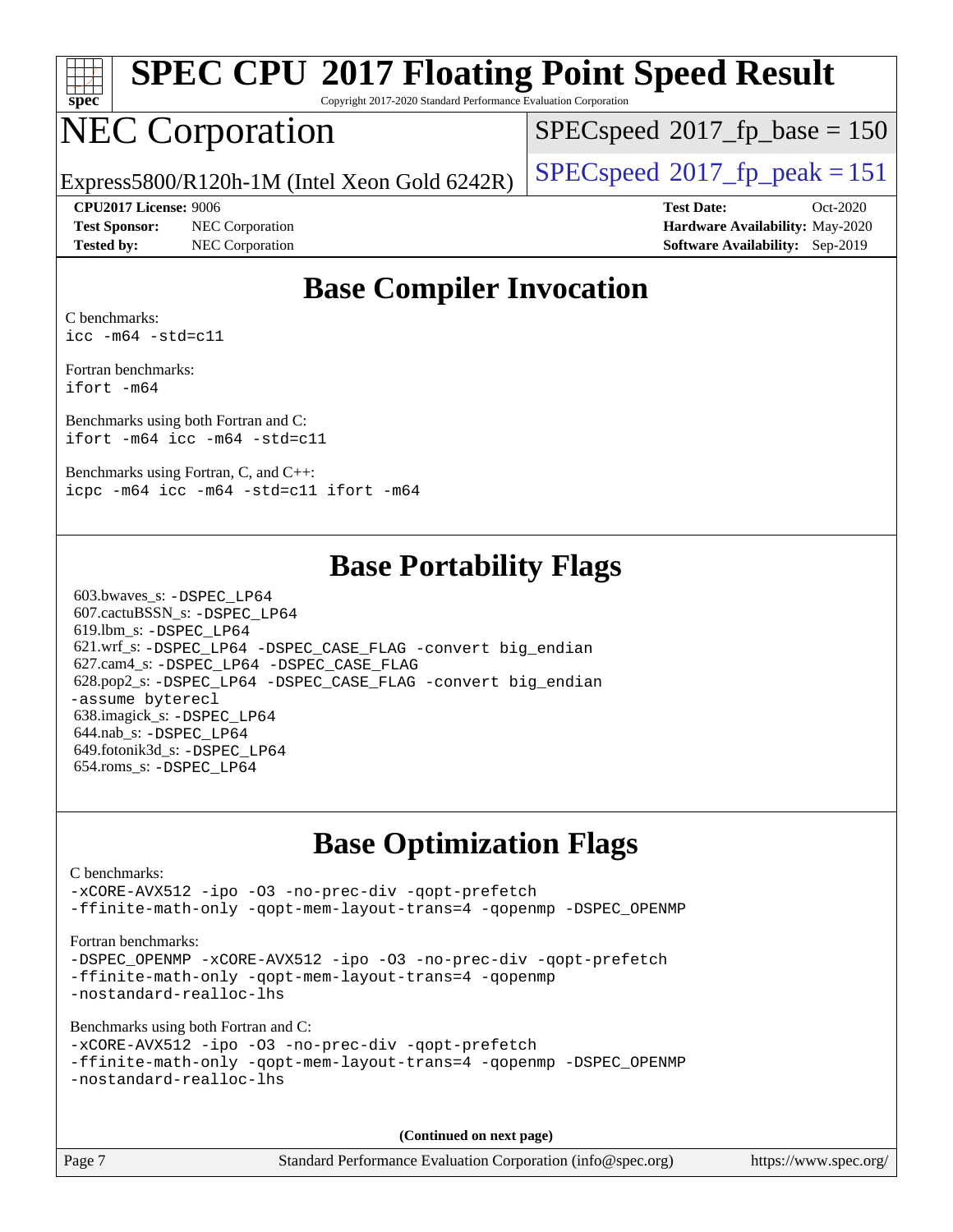

# **[SPEC CPU](http://www.spec.org/auto/cpu2017/Docs/result-fields.html#SPECCPU2017FloatingPointSpeedResult)[2017 Floating Point Speed Result](http://www.spec.org/auto/cpu2017/Docs/result-fields.html#SPECCPU2017FloatingPointSpeedResult)**

Copyright 2017-2020 Standard Performance Evaluation Corporation

## NEC Corporation

[SPECspeed](http://www.spec.org/auto/cpu2017/Docs/result-fields.html#SPECspeed2017fpbase)<sup>®</sup>2017 fp base = 150

Express5800/R120h-1M (Intel Xeon Gold 6242R)  $\big|$  [SPECspeed](http://www.spec.org/auto/cpu2017/Docs/result-fields.html#SPECspeed2017fppeak)®[2017\\_fp\\_peak = 1](http://www.spec.org/auto/cpu2017/Docs/result-fields.html#SPECspeed2017fppeak)51

**[Tested by:](http://www.spec.org/auto/cpu2017/Docs/result-fields.html#Testedby)** NEC Corporation **[Software Availability:](http://www.spec.org/auto/cpu2017/Docs/result-fields.html#SoftwareAvailability)** Sep-2019

**[CPU2017 License:](http://www.spec.org/auto/cpu2017/Docs/result-fields.html#CPU2017License)** 9006 **[Test Date:](http://www.spec.org/auto/cpu2017/Docs/result-fields.html#TestDate)** Oct-2020 **[Test Sponsor:](http://www.spec.org/auto/cpu2017/Docs/result-fields.html#TestSponsor)** NEC Corporation **[Hardware Availability:](http://www.spec.org/auto/cpu2017/Docs/result-fields.html#HardwareAvailability)** May-2020

## **[Base Optimization Flags \(Continued\)](http://www.spec.org/auto/cpu2017/Docs/result-fields.html#BaseOptimizationFlags)**

[Benchmarks using Fortran, C, and C++:](http://www.spec.org/auto/cpu2017/Docs/result-fields.html#BenchmarksusingFortranCandCXX)

[-xCORE-AVX512](http://www.spec.org/cpu2017/results/res2020q4/cpu2017-20201026-24269.flags.html#user_CC_CXX_FCbase_f-xCORE-AVX512) [-ipo](http://www.spec.org/cpu2017/results/res2020q4/cpu2017-20201026-24269.flags.html#user_CC_CXX_FCbase_f-ipo) [-O3](http://www.spec.org/cpu2017/results/res2020q4/cpu2017-20201026-24269.flags.html#user_CC_CXX_FCbase_f-O3) [-no-prec-div](http://www.spec.org/cpu2017/results/res2020q4/cpu2017-20201026-24269.flags.html#user_CC_CXX_FCbase_f-no-prec-div) [-qopt-prefetch](http://www.spec.org/cpu2017/results/res2020q4/cpu2017-20201026-24269.flags.html#user_CC_CXX_FCbase_f-qopt-prefetch)

[-ffinite-math-only](http://www.spec.org/cpu2017/results/res2020q4/cpu2017-20201026-24269.flags.html#user_CC_CXX_FCbase_f_finite_math_only_cb91587bd2077682c4b38af759c288ed7c732db004271a9512da14a4f8007909a5f1427ecbf1a0fb78ff2a814402c6114ac565ca162485bbcae155b5e4258871) [-qopt-mem-layout-trans=4](http://www.spec.org/cpu2017/results/res2020q4/cpu2017-20201026-24269.flags.html#user_CC_CXX_FCbase_f-qopt-mem-layout-trans_fa39e755916c150a61361b7846f310bcdf6f04e385ef281cadf3647acec3f0ae266d1a1d22d972a7087a248fd4e6ca390a3634700869573d231a252c784941a8) [-qopenmp](http://www.spec.org/cpu2017/results/res2020q4/cpu2017-20201026-24269.flags.html#user_CC_CXX_FCbase_qopenmp_16be0c44f24f464004c6784a7acb94aca937f053568ce72f94b139a11c7c168634a55f6653758ddd83bcf7b8463e8028bb0b48b77bcddc6b78d5d95bb1df2967) [-DSPEC\\_OPENMP](http://www.spec.org/cpu2017/results/res2020q4/cpu2017-20201026-24269.flags.html#suite_CC_CXX_FCbase_DSPEC_OPENMP) [-nostandard-realloc-lhs](http://www.spec.org/cpu2017/results/res2020q4/cpu2017-20201026-24269.flags.html#user_CC_CXX_FCbase_f_2003_std_realloc_82b4557e90729c0f113870c07e44d33d6f5a304b4f63d4c15d2d0f1fab99f5daaed73bdb9275d9ae411527f28b936061aa8b9c8f2d63842963b95c9dd6426b8a)

## **[Peak Compiler Invocation](http://www.spec.org/auto/cpu2017/Docs/result-fields.html#PeakCompilerInvocation)**

[C benchmarks](http://www.spec.org/auto/cpu2017/Docs/result-fields.html#Cbenchmarks): [icc -m64 -std=c11](http://www.spec.org/cpu2017/results/res2020q4/cpu2017-20201026-24269.flags.html#user_CCpeak_intel_icc_64bit_c11_33ee0cdaae7deeeab2a9725423ba97205ce30f63b9926c2519791662299b76a0318f32ddfffdc46587804de3178b4f9328c46fa7c2b0cd779d7a61945c91cd35)

[Fortran benchmarks](http://www.spec.org/auto/cpu2017/Docs/result-fields.html#Fortranbenchmarks): [ifort -m64](http://www.spec.org/cpu2017/results/res2020q4/cpu2017-20201026-24269.flags.html#user_FCpeak_intel_ifort_64bit_24f2bb282fbaeffd6157abe4f878425411749daecae9a33200eee2bee2fe76f3b89351d69a8130dd5949958ce389cf37ff59a95e7a40d588e8d3a57e0c3fd751)

[Benchmarks using both Fortran and C](http://www.spec.org/auto/cpu2017/Docs/result-fields.html#BenchmarksusingbothFortranandC): [ifort -m64](http://www.spec.org/cpu2017/results/res2020q4/cpu2017-20201026-24269.flags.html#user_CC_FCpeak_intel_ifort_64bit_24f2bb282fbaeffd6157abe4f878425411749daecae9a33200eee2bee2fe76f3b89351d69a8130dd5949958ce389cf37ff59a95e7a40d588e8d3a57e0c3fd751) [icc -m64 -std=c11](http://www.spec.org/cpu2017/results/res2020q4/cpu2017-20201026-24269.flags.html#user_CC_FCpeak_intel_icc_64bit_c11_33ee0cdaae7deeeab2a9725423ba97205ce30f63b9926c2519791662299b76a0318f32ddfffdc46587804de3178b4f9328c46fa7c2b0cd779d7a61945c91cd35)

[Benchmarks using Fortran, C, and C++:](http://www.spec.org/auto/cpu2017/Docs/result-fields.html#BenchmarksusingFortranCandCXX) [icpc -m64](http://www.spec.org/cpu2017/results/res2020q4/cpu2017-20201026-24269.flags.html#user_CC_CXX_FCpeak_intel_icpc_64bit_4ecb2543ae3f1412ef961e0650ca070fec7b7afdcd6ed48761b84423119d1bf6bdf5cad15b44d48e7256388bc77273b966e5eb805aefd121eb22e9299b2ec9d9) [icc -m64 -std=c11](http://www.spec.org/cpu2017/results/res2020q4/cpu2017-20201026-24269.flags.html#user_CC_CXX_FCpeak_intel_icc_64bit_c11_33ee0cdaae7deeeab2a9725423ba97205ce30f63b9926c2519791662299b76a0318f32ddfffdc46587804de3178b4f9328c46fa7c2b0cd779d7a61945c91cd35) [ifort -m64](http://www.spec.org/cpu2017/results/res2020q4/cpu2017-20201026-24269.flags.html#user_CC_CXX_FCpeak_intel_ifort_64bit_24f2bb282fbaeffd6157abe4f878425411749daecae9a33200eee2bee2fe76f3b89351d69a8130dd5949958ce389cf37ff59a95e7a40d588e8d3a57e0c3fd751)

## **[Peak Portability Flags](http://www.spec.org/auto/cpu2017/Docs/result-fields.html#PeakPortabilityFlags)**

Same as Base Portability Flags

## **[Peak Optimization Flags](http://www.spec.org/auto/cpu2017/Docs/result-fields.html#PeakOptimizationFlags)**

[C benchmarks](http://www.spec.org/auto/cpu2017/Docs/result-fields.html#Cbenchmarks):

 619.lbm\_s: [-xCORE-AVX512](http://www.spec.org/cpu2017/results/res2020q4/cpu2017-20201026-24269.flags.html#user_peakCOPTIMIZE619_lbm_s_f-xCORE-AVX512) [-ipo](http://www.spec.org/cpu2017/results/res2020q4/cpu2017-20201026-24269.flags.html#user_peakCOPTIMIZE619_lbm_s_f-ipo) [-O3](http://www.spec.org/cpu2017/results/res2020q4/cpu2017-20201026-24269.flags.html#user_peakCOPTIMIZE619_lbm_s_f-O3) [-no-prec-div](http://www.spec.org/cpu2017/results/res2020q4/cpu2017-20201026-24269.flags.html#user_peakCOPTIMIZE619_lbm_s_f-no-prec-div) [-qopt-prefetch](http://www.spec.org/cpu2017/results/res2020q4/cpu2017-20201026-24269.flags.html#user_peakCOPTIMIZE619_lbm_s_f-qopt-prefetch) [-ffinite-math-only](http://www.spec.org/cpu2017/results/res2020q4/cpu2017-20201026-24269.flags.html#user_peakCOPTIMIZE619_lbm_s_f_finite_math_only_cb91587bd2077682c4b38af759c288ed7c732db004271a9512da14a4f8007909a5f1427ecbf1a0fb78ff2a814402c6114ac565ca162485bbcae155b5e4258871) [-qopt-mem-layout-trans=4](http://www.spec.org/cpu2017/results/res2020q4/cpu2017-20201026-24269.flags.html#user_peakCOPTIMIZE619_lbm_s_f-qopt-mem-layout-trans_fa39e755916c150a61361b7846f310bcdf6f04e385ef281cadf3647acec3f0ae266d1a1d22d972a7087a248fd4e6ca390a3634700869573d231a252c784941a8) [-qopenmp](http://www.spec.org/cpu2017/results/res2020q4/cpu2017-20201026-24269.flags.html#user_peakCOPTIMIZE619_lbm_s_qopenmp_16be0c44f24f464004c6784a7acb94aca937f053568ce72f94b139a11c7c168634a55f6653758ddd83bcf7b8463e8028bb0b48b77bcddc6b78d5d95bb1df2967) [-DSPEC\\_OPENMP](http://www.spec.org/cpu2017/results/res2020q4/cpu2017-20201026-24269.flags.html#suite_peakCOPTIMIZE619_lbm_s_DSPEC_OPENMP)

638.imagick\_s: Same as 619.lbm\_s

 $644$ .nab\_s: basepeak = yes

[Fortran benchmarks](http://www.spec.org/auto/cpu2017/Docs/result-fields.html#Fortranbenchmarks):

603.bwaves\_s: basepeak = yes

**(Continued on next page)**

Page 8 Standard Performance Evaluation Corporation [\(info@spec.org\)](mailto:info@spec.org) <https://www.spec.org/>